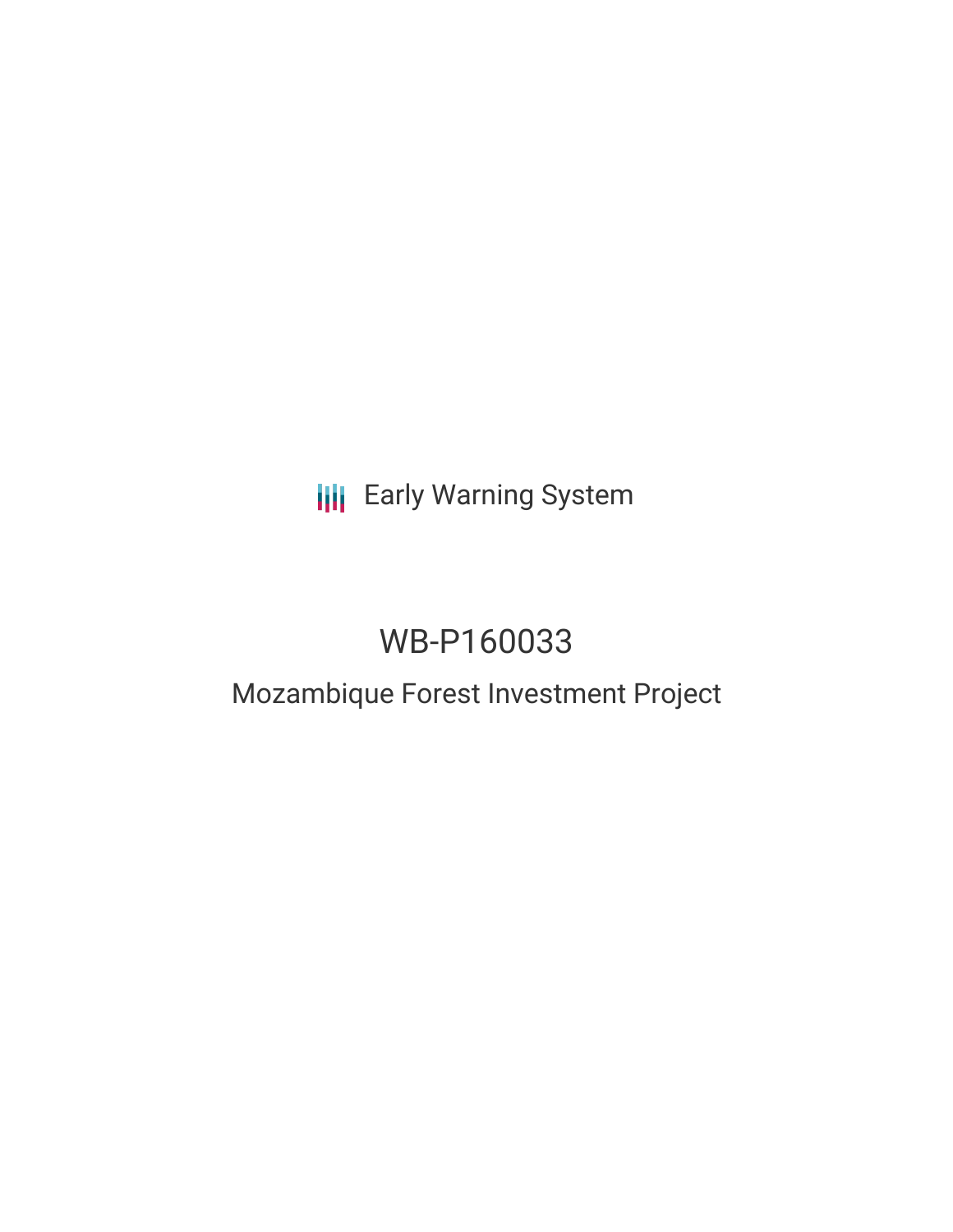

#### **Quick Facts**

| <b>Countries</b>               | Mozambique                                        |
|--------------------------------|---------------------------------------------------|
| <b>Financial Institutions</b>  | World Bank (WB)                                   |
| <b>Status</b>                  | Active                                            |
| <b>Bank Risk Rating</b>        | B                                                 |
| <b>Voting Date</b>             | 2017-03-07                                        |
| <b>Borrower</b>                | Government of Mozambique                          |
| <b>Sectors</b>                 | Agriculture and Forestry, Climate and Environment |
| <b>Investment Amount (USD)</b> | \$15.00 million                                   |
| <b>Project Cost (USD)</b>      | \$47.00 million                                   |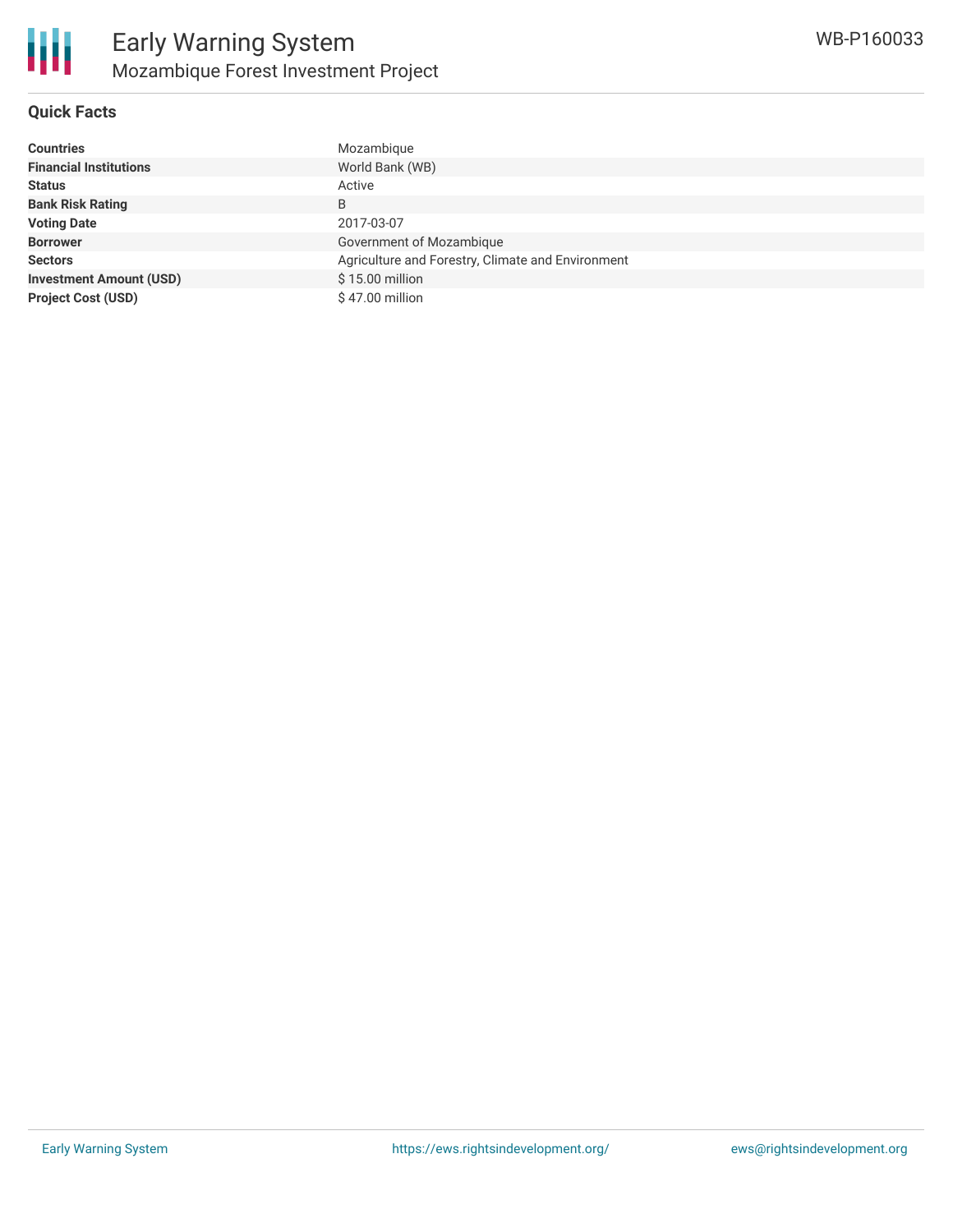



#### **Project Description**

The objective of Forest Investment Project for Mozambique is to improve the practices and enabling environment for forest and land management in targeted landscapes. The project has 3 components: 1) Promoting Integrated Landscape Management; 2) Strengthening the Enabling Conditions for Sustainable Forest Management; and 3) Project Coordination and Management.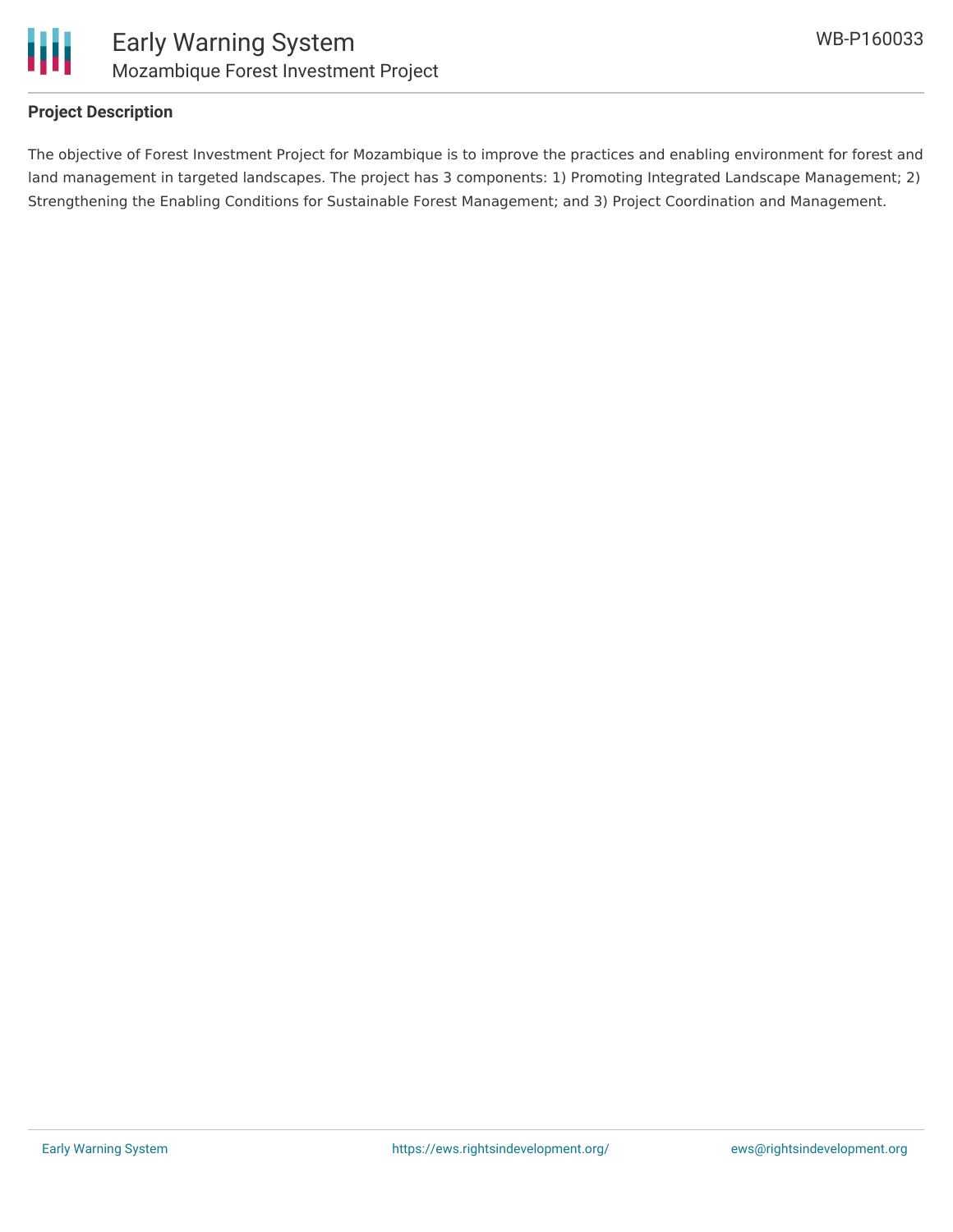

#### **Investment Description**

World Bank (WB)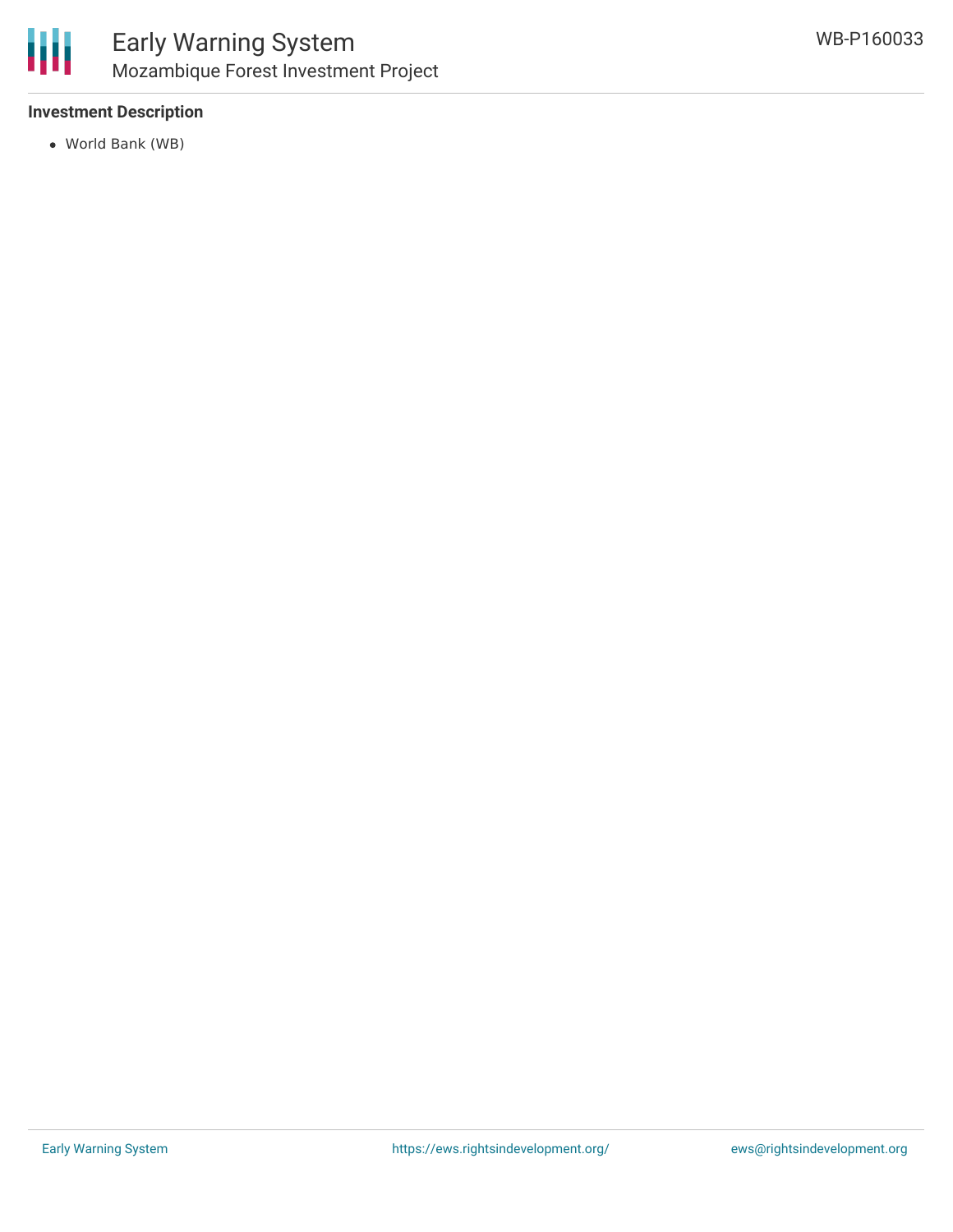

### **Contact Information**

Ministry of Land, Environment and Rural Development Momade Nemane FIP Focal Point momadenemane@gmail.com

#### ACCOUNTABILITY MECHANISM OF WORLD BANK

The World Bank Inspection Panel is the independent complaint mechanism and fact-finding body for people who believe they are likely to be, or have been, adversely affected by a World Bank-financed project. If you submit a complaint to the Inspection Panel, they may investigate to assess whether the World Bank is following its own policies and procedures for preventing harm to people or the environment. You can contact the Inspection Panel or submit a complaint by emailing ipanel@worldbank.org. You can learn more about the Inspection Panel and how to file a complaint at:

http://ewebapps.worldbank.org/apps/ip/Pages/Home.aspx.